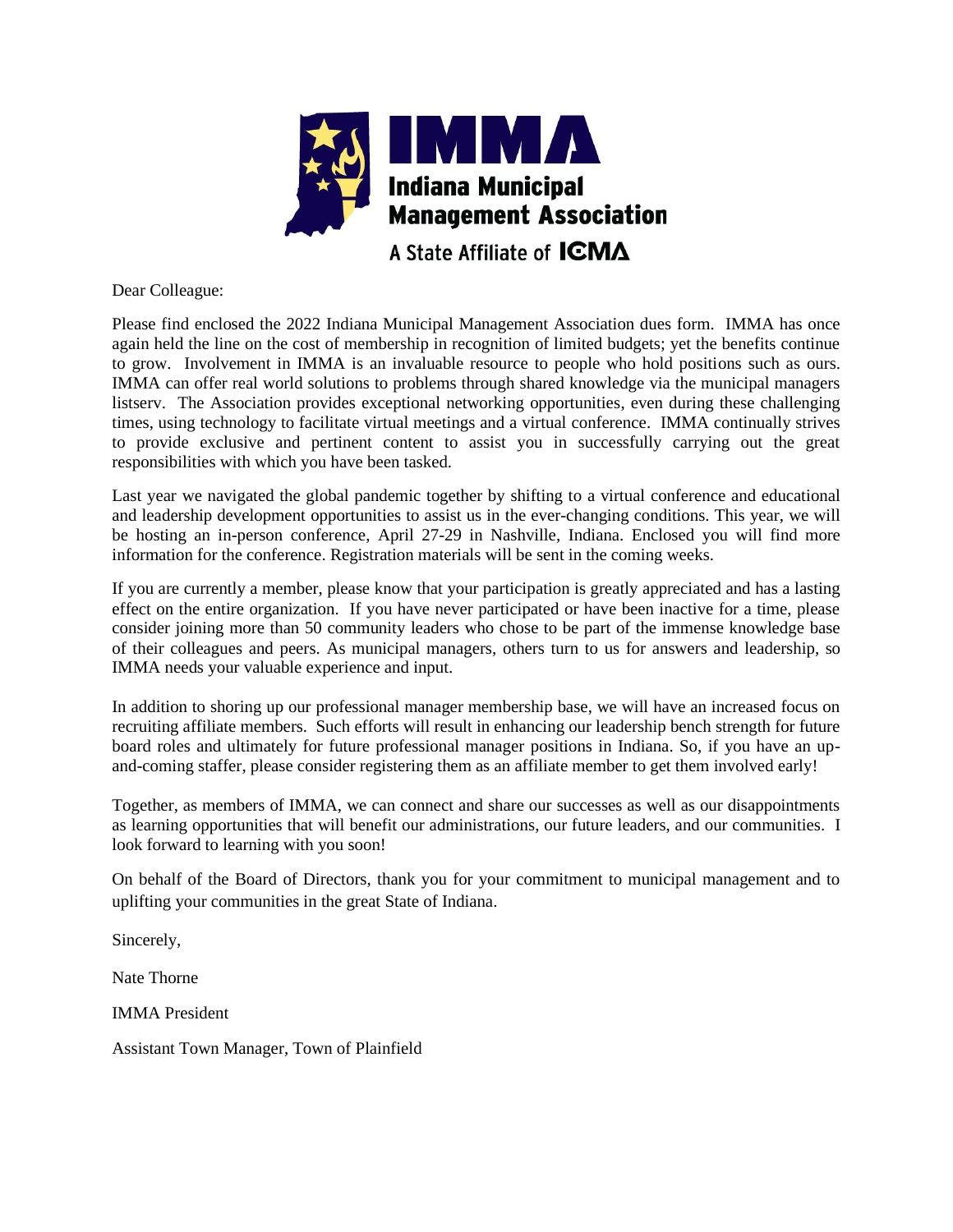



A State Affiliate of ICMA

| Name         |     |       |            |
|--------------|-----|-------|------------|
| Position     |     |       |            |
| Municipality |     |       |            |
| Address      |     |       |            |
| City         |     | State | <b>ZIP</b> |
| Phone        | Fax |       |            |
| Email        |     |       |            |

## PAYMENT INFORMATION

| Method of Payment             |       |    |      |                 |                          | IMMA Membership Dues: \$100 |  |
|-------------------------------|-------|----|------|-----------------|--------------------------|-----------------------------|--|
| Circle One                    | Check | MC | Visa | <b>Discover</b> | AmEx                     |                             |  |
| Check Number (Payable to Aim) |       |    |      |                 |                          |                             |  |
| Card Number                   |       |    |      |                 |                          |                             |  |
| <b>Expiration Date</b>        |       |    |      |                 | <b>Verification Code</b> |                             |  |
| Name of Cardholder            |       |    |      |                 |                          |                             |  |
| <b>Billing Address</b>        |       |    |      |                 |                          |                             |  |
| City                          |       |    |      | <b>State</b>    |                          | <b>ZIP</b>                  |  |
| Cardholder Signature          |       |    |      |                 |                          |                             |  |

## ADDITIONAL INFORMATION

| Areas of Expertise                      |
|-----------------------------------------|
| <b>Educational Background</b>           |
| <b>Years Active in Current Position</b> |
| Years as an IMMA Member                 |

Mail completed form with payment to IMMA, 125 W Market Street, Suite 100, Indianapolis, IN 46204.